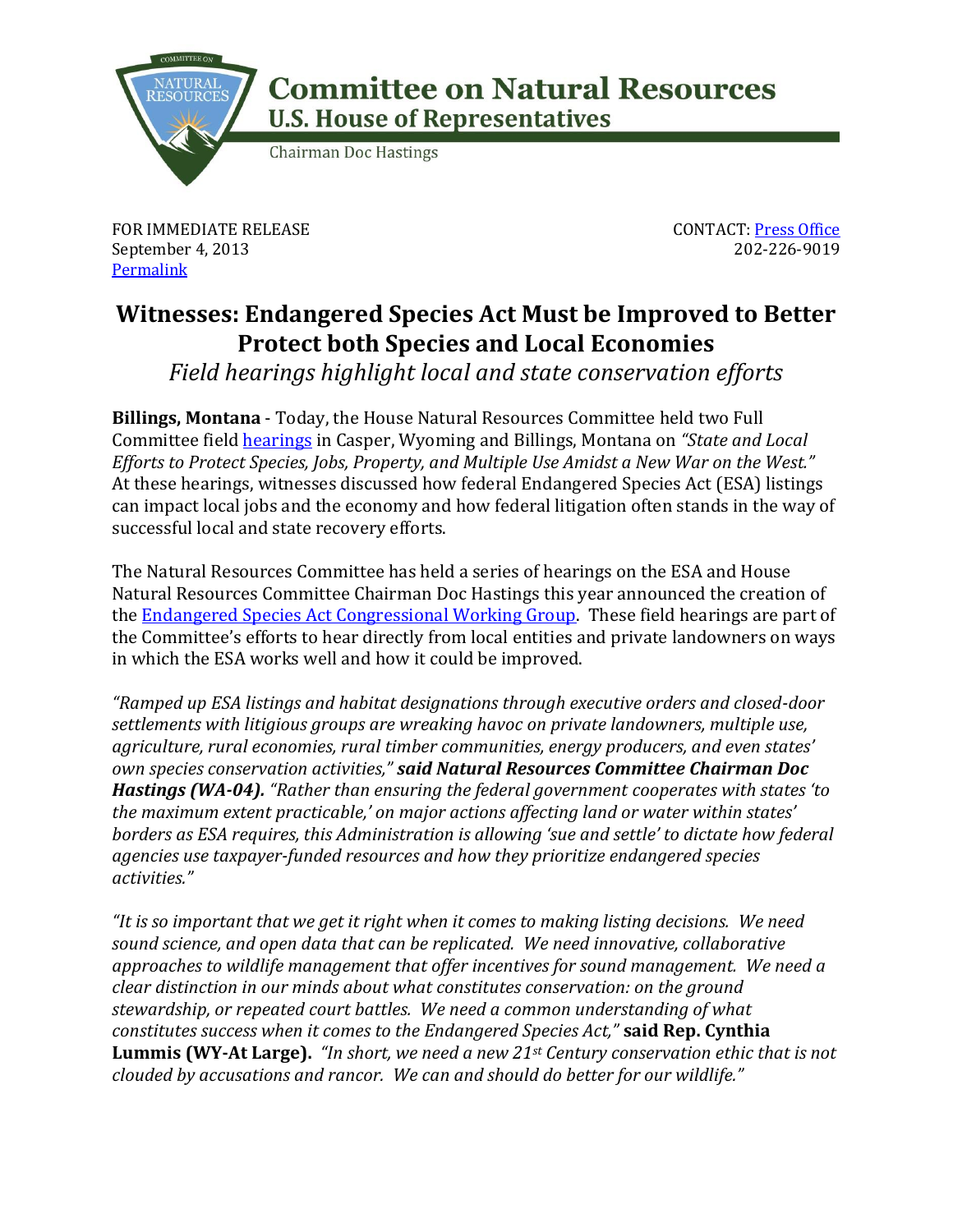*"Our wide variety of wildlife and the environment that supports it are central to our way of life in Montana, for better or for worse … Our lands, living in concert with our diverse wildlife, allow us to grow commodities that feed the world, develop minerals that provide economic security for our state and jobs for our kids, and provide recreational opportunities that are second to none … We want to keep the ESA from being used as a tool to obstruct positive species and resource management and allow the people, not bureaucrats in Washington or Judges in the 9th Circuit, to determine how our environment and our resource economies can flourish together,"* **said Rep Steve Daines (MT-At Large).**

Witnesses at today's hearings all agreed that this law needs to be updated in order to make sure it works in the best interest of both species and local communities:

*"Montana farmers and ranchers are extremely frustrated with the Endangered Species Act. It is like a treadmill to landowners and producers. We spend an inordinate amount of time and effort in order to keep species from being listed, only to have them listed anyway. Once listed, delisting goals are moving targets. When delisting targets are reached, delisting is further delayed by court cases. Habitat control takes precedence over species conservation. Conservation of one species leads to the degradation of another… When we start playing God to one species, there is no place to stop until the federal government controls the entire west." – [Matt Knox, Montana](http://naturalresources.house.gov/uploadedfiles/knoxtestimony09-04-13.pdf)  [Farm Bureau Federation](http://naturalresources.house.gov/uploadedfiles/knoxtestimony09-04-13.pdf)*

*"I firmly believe that species conservation is a community-driven effort that strives to work with individuals, groups, and agencies to achieve a goal. It is essential that addressing species, such as sage grouse, is a grassroots effort, not a top down approach."* 

*– [Lesley Robinson, County Commissioner, Phillips County, Montana](http://naturalresources.house.gov/uploadedfiles/robinsontestimony09-04-13.pdf)*

*"I think we'd all agree with Congress' worthy intentions when passing the Endangered Species Act. However, we must make sure that any actions to save a species also takes into consideration the human impact. The Endangered Species Act should not force us to choose wildlife over humans and the economic opportunity necessary to my family and my tribe…Good paying jobs do not have to come at the expense of the environment. We can have both. As a heavy equipment operator for a coal mining company and a member of the Crow Tribe, I know we are already accomplishing both." – [Channis Whiteman, Crow Tribe Member](http://naturalresources.house.gov/uploadedfiles/whitemantestimony09-04-13.pdf)*

*"The energy industry, tourism industry, and agricultural industry is the three legged stool that provides a robust and healthy economy. These industries produce good paying jobs for Wyoming citizens. They also help us pay our bills and put money in the bank for a 'rainy day.' As it is currently implemented, the ESA is too far reaching in its impacts on both the species it seeks to protect and the lives it impacts to allow so many of these impacts to be left to the regulatory and judicial process. After 40 years, the need for greater Congressional direction is abundantly clear and that should be that the conservation of species is necessarily best accomplished by those closest to the resource." – [Rob Hendry, County Commissioner, Natrona County, Wyoming](http://naturalresources.house.gov/uploadedfiles/hendrytestimony09-04-13.pdf)*

*"I believe that collaborative processes are a great tool for increasing the success of the implementation of the Endangered Species Act. The Wyoming Plan is an example of a*